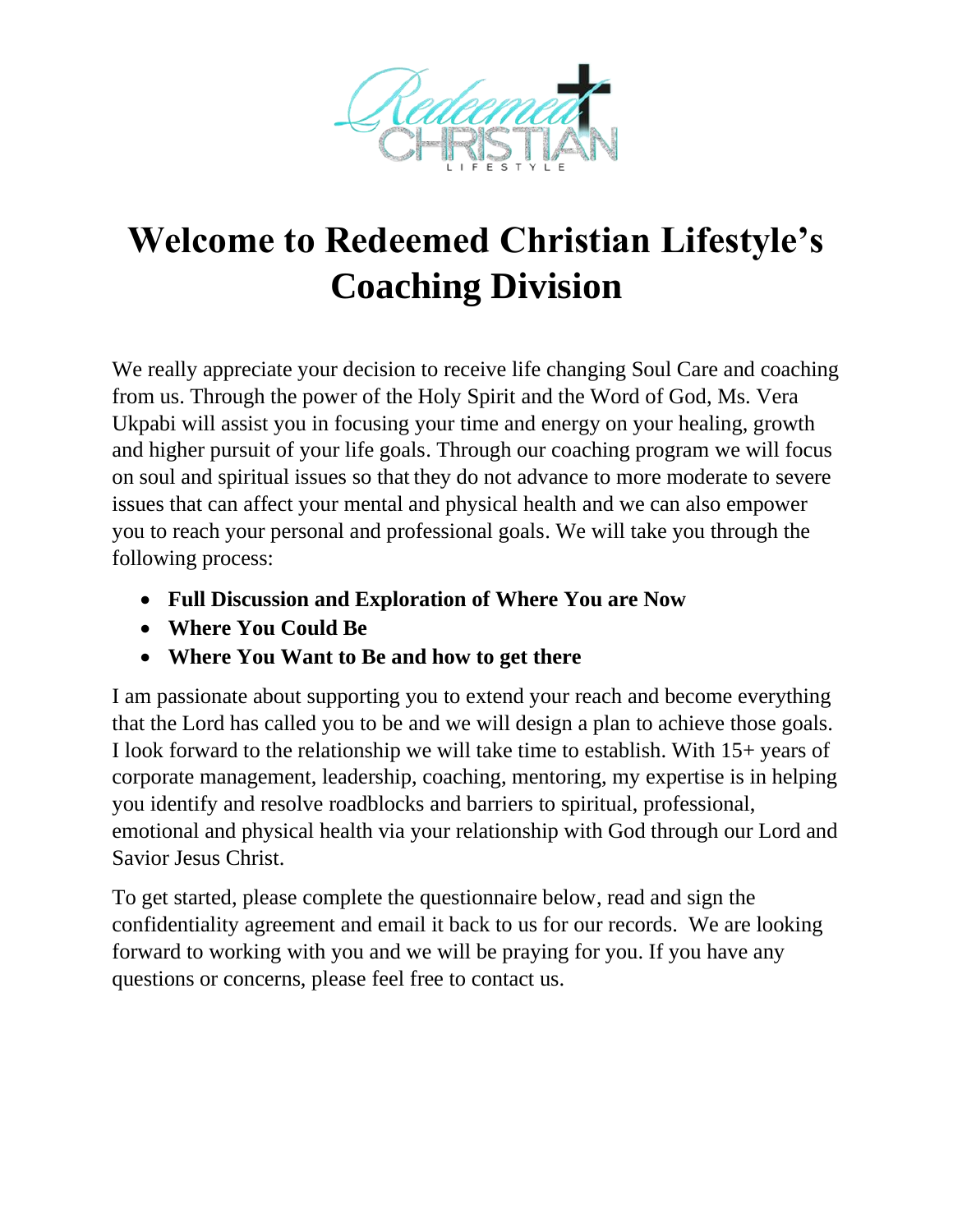

#### **My Expertise**

In 2019, Vera started Redeemed Christian Lifestyle Ministries while working full Time in the Healthcare field. Currently, Vera continues work full time and pursue her passion of teaching the Word of God as directed by God through the power of the Holy Spirit to Women. Through her teachings she continues to educate and empower women, facilitate spiritual growth and improve attendees' relationship with God through Jesus Christ.

Vera's comprehensive sessions will help you reposition yourself and empower you to create the life that God desires you to have and excel in the workplace. She will also assist you in overcoming mental and physical issues that arise from soul and spiritual problems.

Her coaching sessions will help you shift your paradigm, maximize your momentum, and secure your future success. Her perceptive and insightful style is the catalyst that her clients need to help uncover obstructions and blind spots personally and professionally.

### **My Focus**

I am a life coach who provides soul care and empowerment. My main goal is to help you identify emotional obstacles, establish healthy boundaries and uncover areas where the enemy has oppressed you. Some of the areas we will address are roots of bitterness, anger, depression, stress, vows and agreements, and childhood trauma to developing a sustainable action plan. In addition to working with Corporations listed below, she has worked with employees in the Health Care, Legal, Marketing, and Business Development field. I have also provided Soul Care to many others from all walks of life ages 21-40

### **What to Expect**

Once your sessions are booked, we will engage in a one (1) to two (2) hour discovery session. This session is designed to develop a plan of action as well as answer any questions you might have for me. We will discuss your goals, focus what you would like to accomplish. Prior to your session(s), you will be required to complete my Coaching Package which will include:

- 1. A Confidentiality Statement,
- 2. A Life Issue(s) Questionnaire
- 3. Discovery Questionnaire.

This will help us establish a solid action plan for emotional growth and possible issue resolution. Once your coaching documents are completed please email them to me at [redeemedchristianlifestyle@gmail.com](mailto:redeemedchristianlifestyle@gmail.com)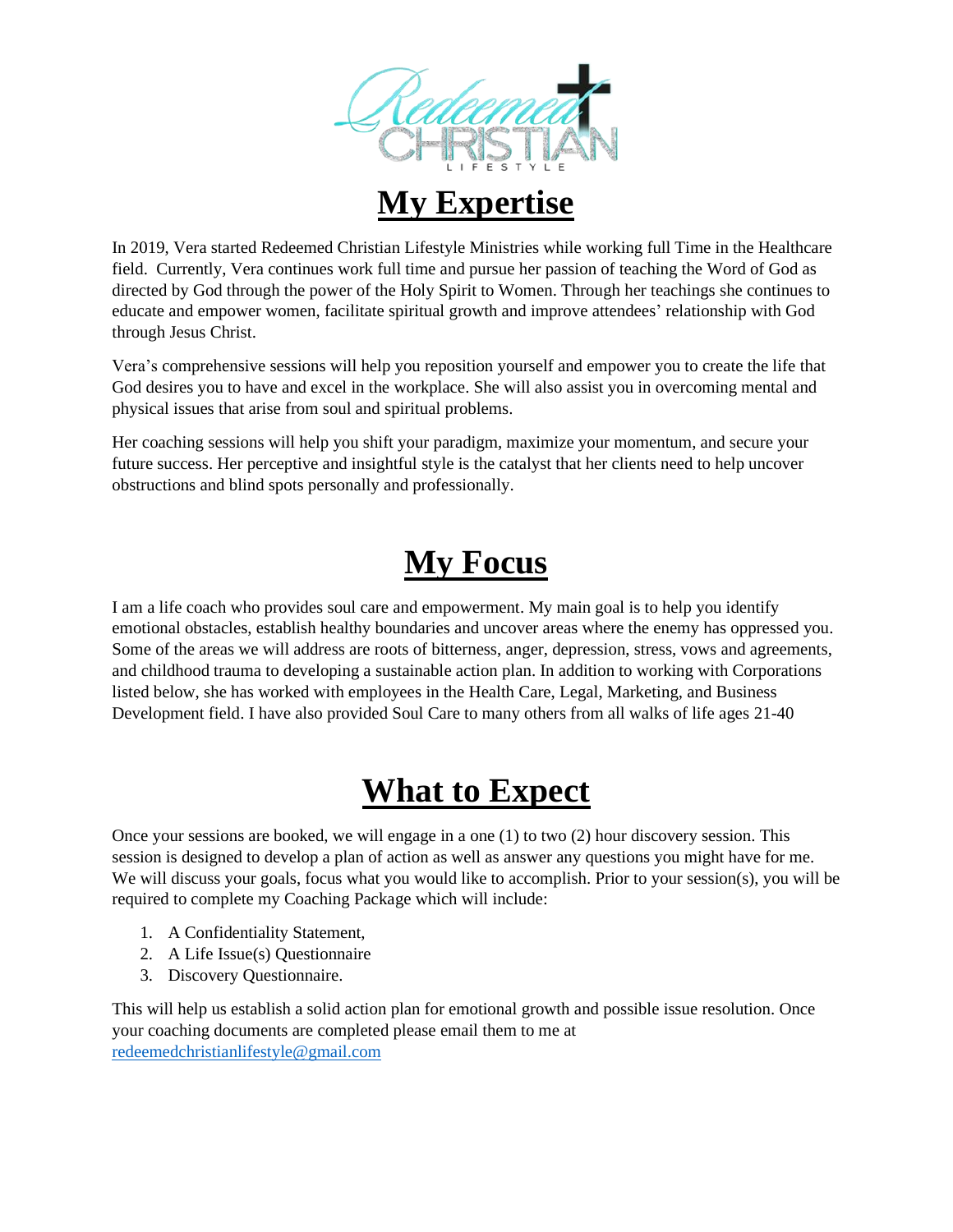

|                                                          | You (As             |                            |                                |
|----------------------------------------------------------|---------------------|----------------------------|--------------------------------|
| <b>Life Issues</b>                                       | <b>Applicable</b> ) | <b>Close Family Member</b> | <b>Within the past 3 Years</b> |
| <b>Illnesses</b> (Non-Severe)                            |                     |                            |                                |
| Lethargy/Sluggishness                                    |                     |                            |                                |
| <b>Mental/Physical Weakness</b>                          |                     |                            |                                |
| <b>Depression</b>                                        |                     |                            |                                |
| <b>Anxiety</b>                                           |                     |                            |                                |
| <b>Mental and/or Physical</b>                            |                     |                            |                                |
| <b>Fatigue</b>                                           |                     |                            |                                |
| <b>Inability to Focus</b>                                |                     |                            |                                |
| Anorexia/Bulimia                                         |                     |                            |                                |
| <b>Over-eating/Obesity</b>                               |                     |                            |                                |
| Other:                                                   |                     |                            |                                |
| <b>Relationship Issues</b>                               |                     |                            |                                |
| Racism                                                   |                     |                            |                                |
| <b>Singleness</b>                                        |                     |                            |                                |
| <b>Purity</b>                                            |                     |                            |                                |
| <b>Fornication</b>                                       |                     |                            |                                |
| <b>Parental Abandonment</b>                              |                     |                            |                                |
| <b>Loneliness</b>                                        |                     |                            |                                |
| Friendship/Fellowship                                    |                     |                            |                                |
| Other:                                                   |                     |                            |                                |
| <b>Professional Issues</b>                               |                     |                            |                                |
| <b>Verbal/Physical Abuse</b>                             |                     |                            |                                |
| <b>Excessive Workload</b>                                |                     |                            |                                |
| <b>Stress</b>                                            |                     |                            |                                |
| <b>Healthcare Industry Burnout</b>                       |                     |                            |                                |
| due to COVID-19                                          |                     |                            |                                |
| <b>Corporate Racism/Sexism</b>                           |                     |                            |                                |
| <b>Toxic Work Environment</b>                            |                     |                            |                                |
| <b>Victim of Employee Sabotage</b>                       |                     |                            |                                |
| <b>Layoffs/Reduction in Force</b>                        |                     |                            |                                |
| Transitioning to a job in a<br><b>Different Industry</b> |                     |                            |                                |
| Other:                                                   |                     |                            |                                |
| <b>Spiritual Issues</b>                                  |                     |                            |                                |
| Victim of manipulation/control                           |                     |                            |                                |
| <b>Deliberate Sin</b>                                    |                     |                            |                                |
| <b>Cultural Bondage</b>                                  |                     |                            |                                |
| <b>Idolatry</b>                                          |                     |                            |                                |
| <b>Soul Ties</b>                                         |                     |                            |                                |
| <b>False doctrine and Error</b>                          |                     |                            |                                |
| <b>Church/Fellowship Hurt</b>                            |                     |                            |                                |
| Other:                                                   |                     |                            |                                |
|                                                          |                     |                            |                                |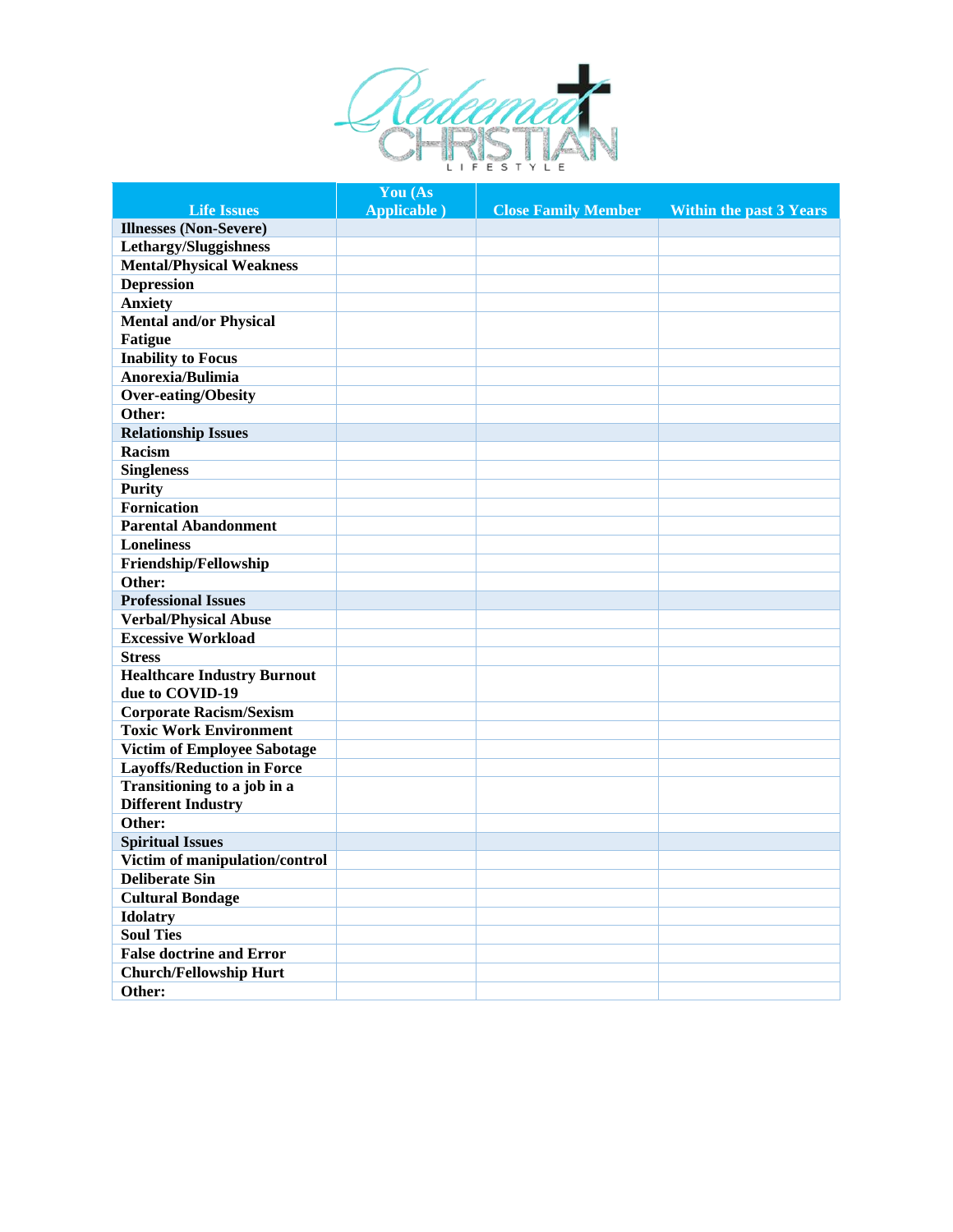

**Goals and Objectives**

Are You a Born-Again Christian? If so, how long have you been a Christian?

How did you hear about us?

What do expect to accomplish through this coaching relationship?

What are your goals, purposes, and/or objectives?

What are your biggest challenges and/or obstacles right now?

What Bible passages and/or scriptures are you standing on?